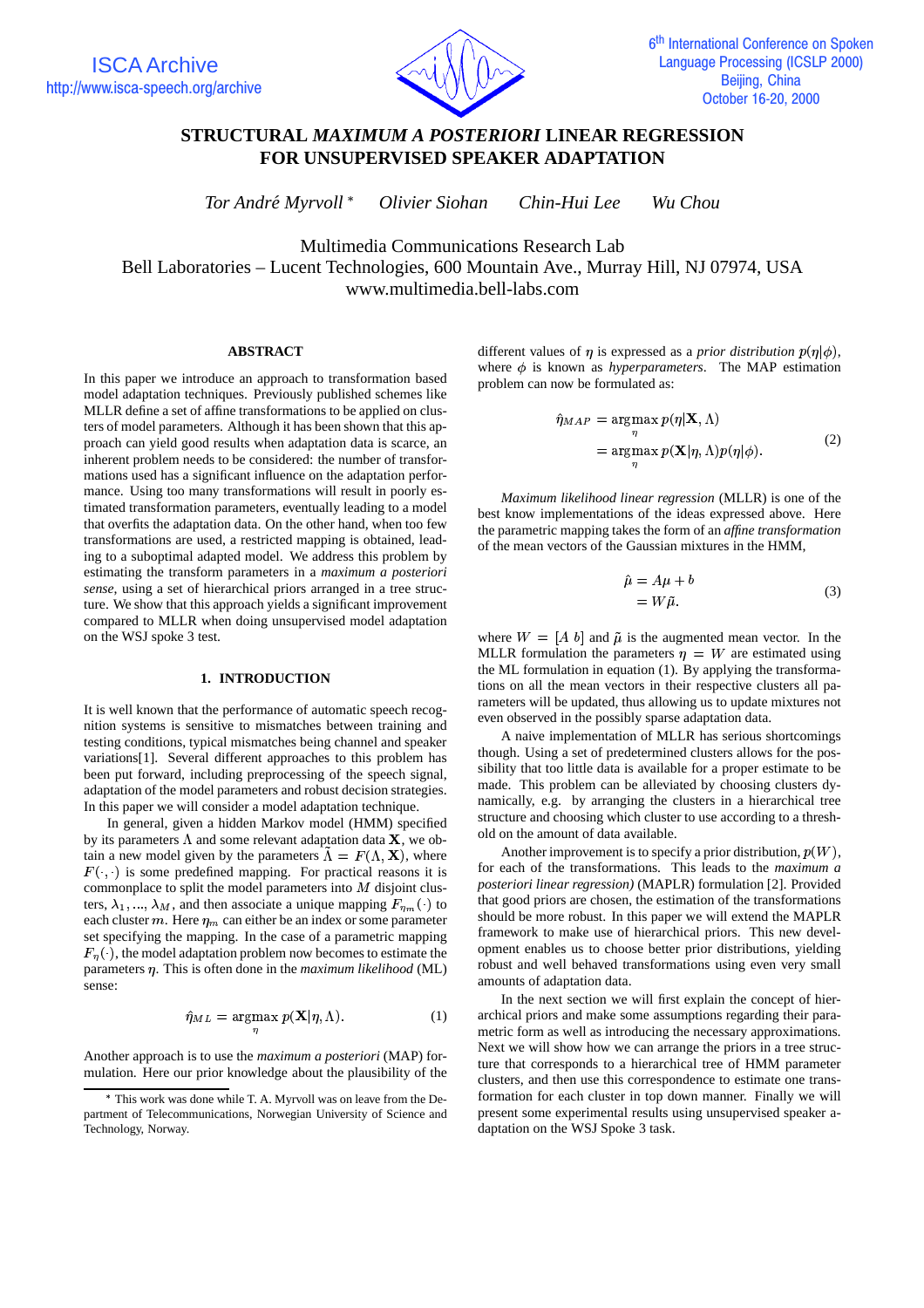### **2. STRUCTURAL MAXIMUM A POSTERIORI LINEAR REGRESSION**

### **2.1. Hierarchical priors**

The use of hierarchical priors for model adaptation was first seen in [3], where it was used to model an acoustic mismatch probability density function (PDF). We will use a similar approach here, extending the algorithm to the MAPLR framework. The basic assumption is that each prior has a hyperprior, each hyperprior a hyper-hyperprior, and so on. As in [3] all the priors in the hierarchy will have the same parametric form, and will be estimated in a recursive manner according to their relative position in a tree structure. Informally, what we want to do is the following:

1. Consider a subset  $\lambda_1$  of the HMM parameters  $\Lambda^1$ . Let  $W_1$ be the transformation to be applied to the mean vectors in  $\lambda_1$ . Using a prior  $p(W_1)$  and some data **X**, we find the MAP estimate of  $W_1$ ,

$$
\hat{W}_1 = \underset{W'}{\operatorname{argmax}} p(W'|\mathbf{X}, \lambda_1) \n= \underset{W'}{\operatorname{argmax}} p(\mathbf{X}|W', \lambda_1) p(W').
$$
\n(4)

2. Now consider a subset  $\lambda_2 \subset \lambda_1 \subset \Lambda$ . Using  $W_1$ 's pos- child node terior distribution,  $p(W_1|\mathbf{X}, \lambda_1)$ , as our new prior distrib ution we can find a MAP estimate for the transformation  $W_2$  to be applied to the mean vectors in  $\lambda_2$ .

Using the steps above in a recursive manner we obtain a set of transformations that is estimated in a MAP sense using a relevant prior distribution. The exact form of the prior and posterior distributions, as well as a way of constructing the set of parameter clusters will be discussed below.

As always when the Bayesian paradigm is involved, the choice of priors is a delicate one. In this work we assume that a transformation W has a normal distribution with mean M and covariance  $\Phi$ . An immediate problem with this choice of prior is that the posterior distribution  $p(W|X, \Lambda)$  will not be contained in a similar parametric family as  $p(W)$ , as is easily seen from the following expression:

$$
p(W|\mathbf{X}, \Lambda) = \frac{\sum_{S \in \mathcal{S}} \sum_{L \in \mathcal{L}} p(\mathbf{X}, S, L|W, \Lambda) p(W)}{p(\mathbf{X})}.
$$
 (5)

Here  $S$  and  $\mathcal L$  are the sets of feasible state and mixture sequences respectively. Using the exact form in (5) is clearly infeasible as the number of terms in the expression increases by an exponential rate from one level of priors to the next. Approximations will have to be made, and in this work we approximate  $p(W|X, \Lambda)$  by a normal distribution with a mean equal to the MAP estimate  $\hat{W}$ and the same covariance as the prior  $p(W)$ .

Applying the two steps specified above using the normality assumption and the approximation of the posterior by a normal distribution, we obtain a sequence of prior distributions,  $(p(W_i|W_{i-1}))_i$ , where

$$
p(W_i|W_{i-1}) \propto \mathcal{N}(W_i; W_{i-1}, \Phi). \tag{6}
$$

In the next subsection we show how to arrange these priors into trees.

#### **2.2. A tree structure of transforms**

Allowing several priors to share the same hyperprior gives us the tree structure in Figure 1. We now want to combine the hierar-



Figure 1: A hierarchical tree structure of priors.

Let  $W_1$  the HMM parameters. As we will be adapting the Gaussian mean chical tree structure of priors with a corresponding structure of vectors in this work, we will only be concerned with clusters of Gaussians.

> A tree structure of parameter clusters is defined as follows. Let the top node contain all the relevant parameters  $\Lambda$  in our HMM. Now split this node into  $K$  separate child nodes, each containing a subset  $\lambda_k \subset \Lambda$  so that  $\lambda_k \cap \lambda_l = \emptyset$ ,  $\forall k \neq l$ and  $\bigcup_{k} \lambda_k = \Lambda$ . This procedure can be repeated for each of the child nodes, eventually defining some tree  $\mathcal T$ . In practice this can be accomplished in one of several ways. On one hand, phonetic knowledge can be used to cluster states belonging to acoustically similar models. Another alternative is to define a measure of distance between two Gaussians and use this together with one of several well-known clustering algorithms. In this work we followed the approach in [4] and used a distortion measure based on the *Kullback-Leibler divergence*. Starting out with all the Gaussians in the HMM in the top node and then using our distortion measure and the K-means algorithm, we divide the node into  $K$ clusters. Doing this recursively to all  $K$  clusters gives us a tree of increasingly fine resolution.

 transform could be estimated, the closest transform from some We now assume that each node in the tree will yield a prior distribution that can be used by its child nodes. Starting with the top node we find the MAP estimate of a transformation matrix  $W_0$  as described in [2]. This matrix is then propagated down the tree and used to define the prior for the next level of transformations. This process will terminate for one of two reasons: either a final node of the tree will be reached, or the amount of data available is considered insufficient to make a reliable estimate of the local transform  $W_k$ . Finally, when this process has terminated, each Gaussian in the HMM will be adapted using some local transform  $W$ . If a transform was successfully estimated in the tree node where the Gaussian resides, it will be used. If no higher level in the tree will be applied. This is illustrated in Figure 2, where the circles filled with black illustrates successfully estimated transforms, and the white circles are nodes where too little data were available. In the next section we will show how to estimate the transform in a given node.

#### **2.3. Estimating the transforms**

The MAP estimate of the transform  $W_k$  in node k is not available as a closed form solution. However, the problem lends itself to the use of the *EM-algorithm* [5] which yields the following object function to be minimized:

$$
Q(W_k, \hat{W}_k) = \log p(\hat{W}_{k-1})
$$
  
+ 
$$
\sum_{S \in \mathcal{S}} \sum_{L \in \mathcal{L}} p(\mathbf{X}, S, L | \Lambda, W_k) \log p(\mathbf{X}, S, L | \Lambda, \hat{W}_k)
$$
 (7)

<sup>&</sup>lt;sup>1</sup> From here on we consider  $\Lambda$  to be the set of mean vectors from the Gaussian mixture distributions in the HMM only, as these are the only parameters that will be adapted in this work.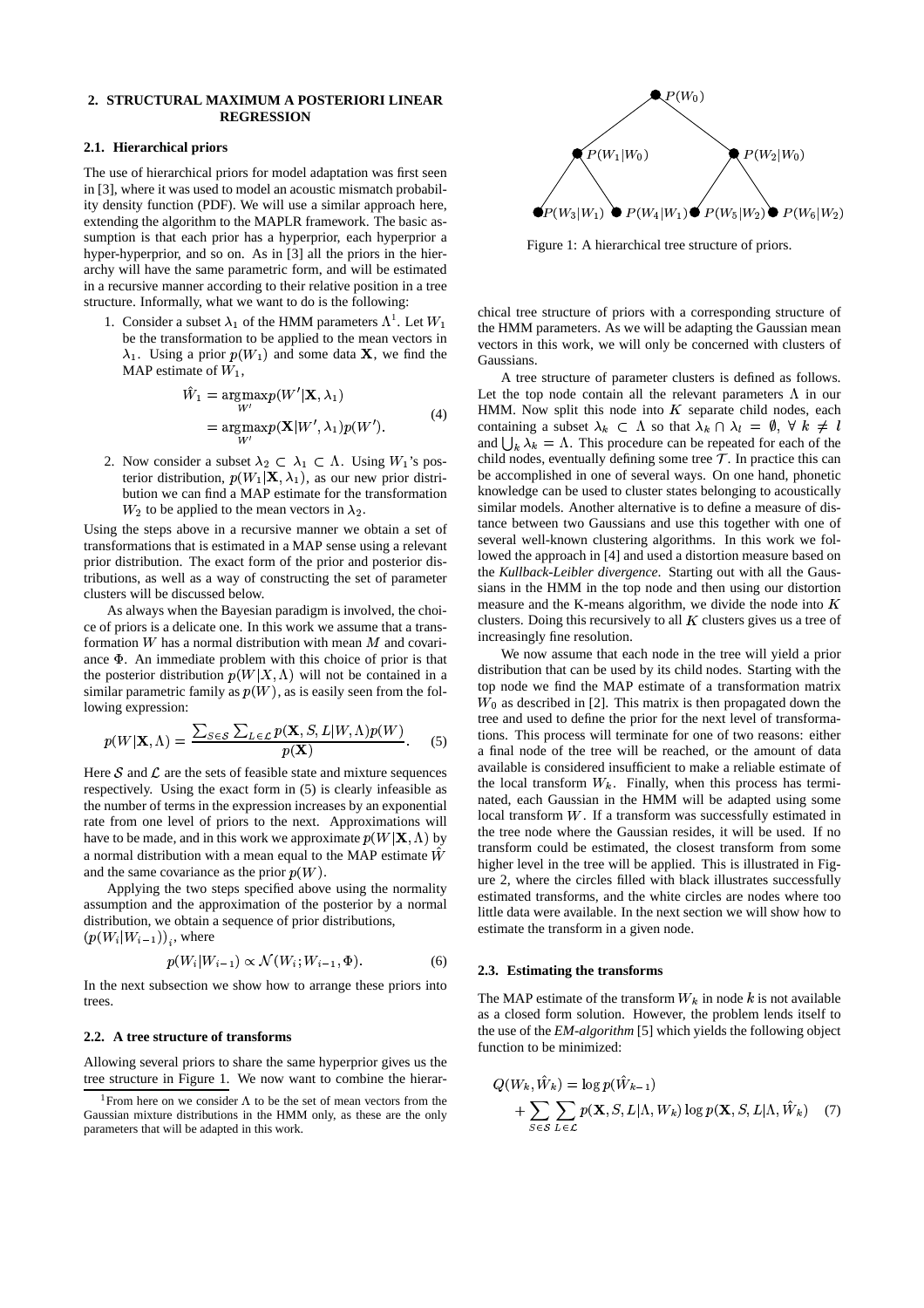

Figure 2: Adaptation using the closest transformation available.

As previously,  $S$  and  $\mathcal L$  are the sets of feasible state and mixture sequences respectively.  $p(\hat{W}_k|W_{k-1})$  is the prior propagated from the parent node.

Differentiating (7) with respect to every element in  $W_k$  and setting the result equal to zero gives us a set of linear equations that is equivalent to the MAPLR estimation problem presented in [2]. Using a full covariance matrix  $\Phi$  for the prior results in a system of  $p \times (p + 1)$  equations in  $p \times (p + 1)$  unknowns, p being the mean vector dimension, which is clearly a considerable numerical problem. However, using a diagonal covariance matrix results in p sets of  $p + 1$  equations in  $p + 1$  unknowns, which is the same computational complexity as MLLR. For the derivation of the MAPLR equations, see [6].

A final note should be made on solving the linear equations. As we go down the tree the systems of equations to be solved becomes increasingly ill-conditioned, making standard approaches like LU-factorization behave poorly. Iterative methods based on the conjugate gradient algorithm seem to behave better, although care has to be taken with regard to the convergence[7].

#### **3. EXPERIMENTS AND RESULTS**

#### **3.1. Database and baseline system**

Experiments are performed on the 1993 Spoke3 test set of the WSJ task. The Spoke3 data consists of 10 non-native speakers of American English. Each speaker provided 40 utterances used for model adaptation and 40 utterances for testing. Model adaptation experiments have been carried out for each speaker using various amount of adaptation data, ranging from 1 to 40 utterances. In order to get statistically representative results, adaptation experiments are repeated for 3 different selections of the set of adaptation utterances (except for 40 utterances where a single set was used). For example, experiments involving 5 adaptation utterances have been done using 3 different sets of 5 adaptation utterances, randomly selected from the 40 utterances available in the adaptation data.

Triphone HMM models are built on the WSJ SI-84 training set using a decision-tree state tying algorithm [8]. A total of 3448 tied-states with an average of about 11 Gaussian mixture components per state is obtained. A 5K-word pronunciation lexicon was generated automatically using a general English text-to-speech system [9]. The language model used in the experiments is the standard trigram language model provided by NIST for the WSJ task.

A standard Mel frequency cepstral coefficient (MFCC) frontend is used to create a feature vector of 39 components, consisting of 12 MFCC component plus the log-energy term and their first

Batch unsupervised adaptation - Spoke 3



Figure 3: Word error rate (%) for batch unsupervised experiments for MLLR and SMAPLR for various amount of adaptation utterances.

and second derivatives. Cepstral mean normalization is applied on each sentence.

The tree of Gaussian densities used for adaptation is designed so that the number of children in each node is at most 10, except for the last layer in the tree which contains 40 terminal (single Gaussian) nodes.

#### **3.2. Experimental results**

Two series of adaptation experiments have been performed. The first one is a series of *unsupervised batch* adaptation experiments: the acoustic models are adapted based on the adaptation utterances extracted from the adaptation data, and the adapted models are used to recognize the test data. The second series of experiments is based on *unsupervised online* adaptation, sometimes called auto-adaptation or self-adaptation: while recognizing the test data, the acoustic models are periodically updated using the previously recognized utterances to estimate the transformation parameters.

In the unsupervised batch adaptation experiments, for each speaker, the adaptation data is recognized using the 5K lexicon and the obtained hypothesized transcriptions are used to carry out the adaptation. We should point out that the lexicon used to derive the hypothetical transcription of the adaptation data is the 5K-closed lexicon used for testing. Because the vocabulary of the adaptation utterances is different from the vocabulary used in the test set, many adaptation utterances can therefore contain out of vocabulary words. This is an especially difficult adaptation scenario since the hypothesized transcription of the adaptation data is likely to contains errors. According to our experimental design, both MLLR and SMAPLR use the same number of transformation matrices located at the same nodes in the tree (the same sets of adaptation utterances are also used). Therefore, the only difference between the 2 adaptation techniques is in the estimation criterion, maximum likelihood for MLLR, maximum a posterior with hierarchical priors for SMAPLR. Figure 3 represents experimental results for MLLR and SMAPLR adaptation for various amount of adaptation data. The results are given in terms of av-